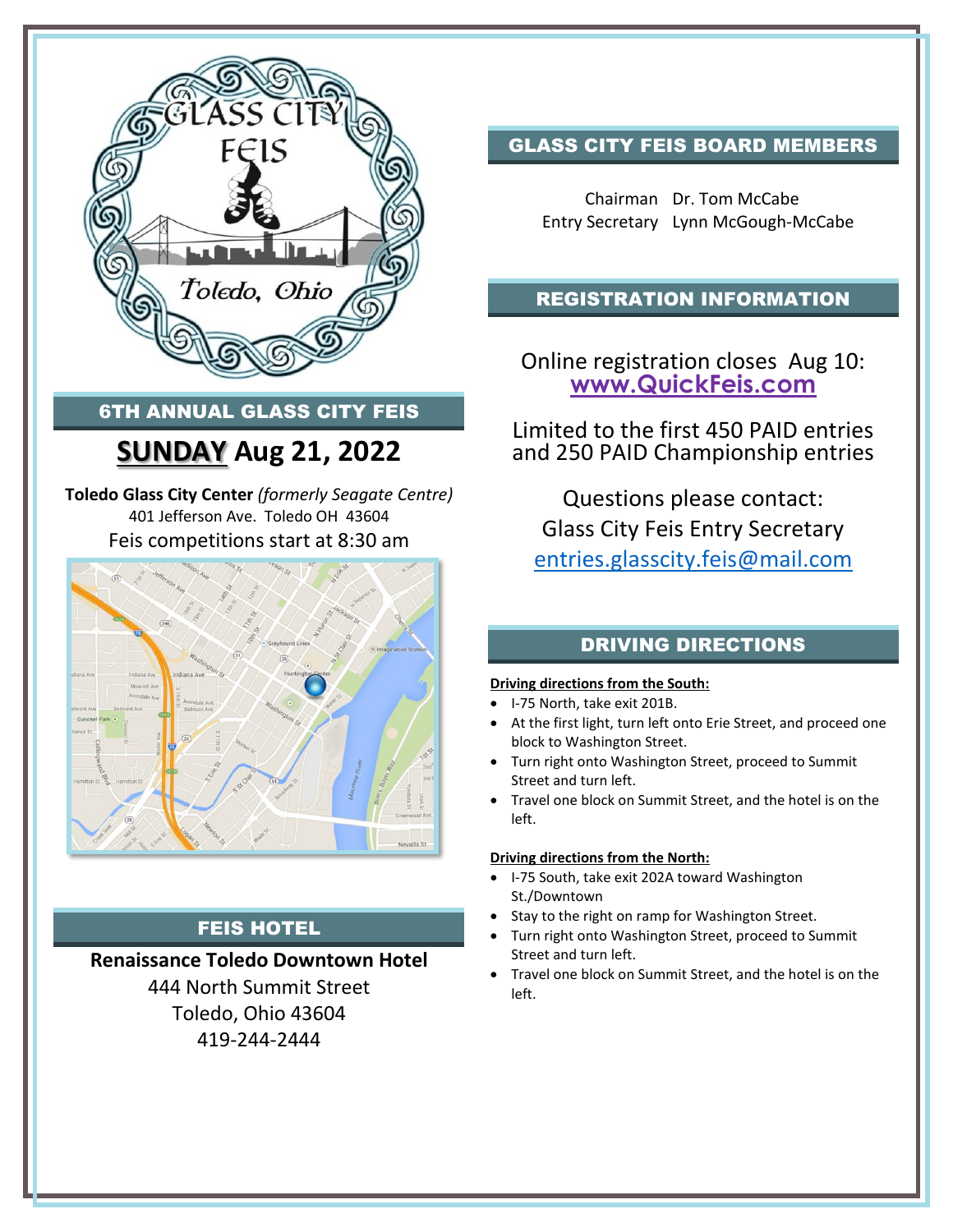#### ENTRY FEES:

- Full payment is due at time of registration. *Your registration is not complete until your payment is received*. All unpaid registrations will be dropped at the end of online registration period.
- US Funds ONLY will be accepted
	- o Online registration will accept credit card payment only.
	- o In Person registration will accept credit card or cash.
	- o Sorry no checks will be accepted at any time
- Fees for non-champ are PER dancer PER dance
- Champ fees are PER dancer only
- Payment must be made at the time of registration
- Great Lakes Feis has NO waiting list
- Online registration will close on Aug 10

### **ABSOLUTELY NO REFUNDS!**

|  | <b>ENTRY FEES:</b> |
|--|--------------------|
|  |                    |

All late fees are in addition to the regular feis fees above 

|                            | June 08 and afterwards |
|----------------------------|------------------------|
| New Registration           | \$50                   |
| <b>Registration Change</b> | \$25                   |
| Family Max                 | No family max          |

- Late NEW registration will only be accepted if the feis has not capped.
- New registrations and changes must be made BEFORE the competitor competes.
- Fees must be paid at the time of registration
- ONLY CREDIT CARDS will be accepted for online fees
- At the feis, cash or credit cards will be accepted
- Sorry no checks

|                                                                        | <b>FEES</b>                                 |
|------------------------------------------------------------------------|---------------------------------------------|
| <b>Event Fee</b><br>Does not count towards family max                  | \$20<br>per family                          |
| Grades &<br><b>Music Comps</b>                                         | \$10<br>per competition & per<br>competitor |
| <b>Preliminary &amp;</b><br><b>Open Championship</b>                   | <b>\$50</b><br>per dancer                   |
| <b>Special Dance Competitions</b><br>Does not count towards family max | <b>S10</b><br>per dancer                    |
| <b>TEAM Fees</b><br>Does not count towards family max                  | See below                                   |
| <b>Family Max</b>                                                      |                                             |

#### GLASS CITY FEIS RULES:

- The Feis Committee reserves the right to combine or split competitions.
- The Feis Committee reserves the right to close registration early or to not accept new registrations at the feis.
- The Stage Schedule will be posted a few days after online registration closes.
- Stage sizes
	- o Championship: stages 32' deep by 32' wide
	- o Non-Championship: stages 24' deep by 28' wide
- The adjudicator must honor these rules printed in the syllabus.
- Printed individual results will be available the day of the feis, free of charge. These same results will be available for free at www.quickfeis.com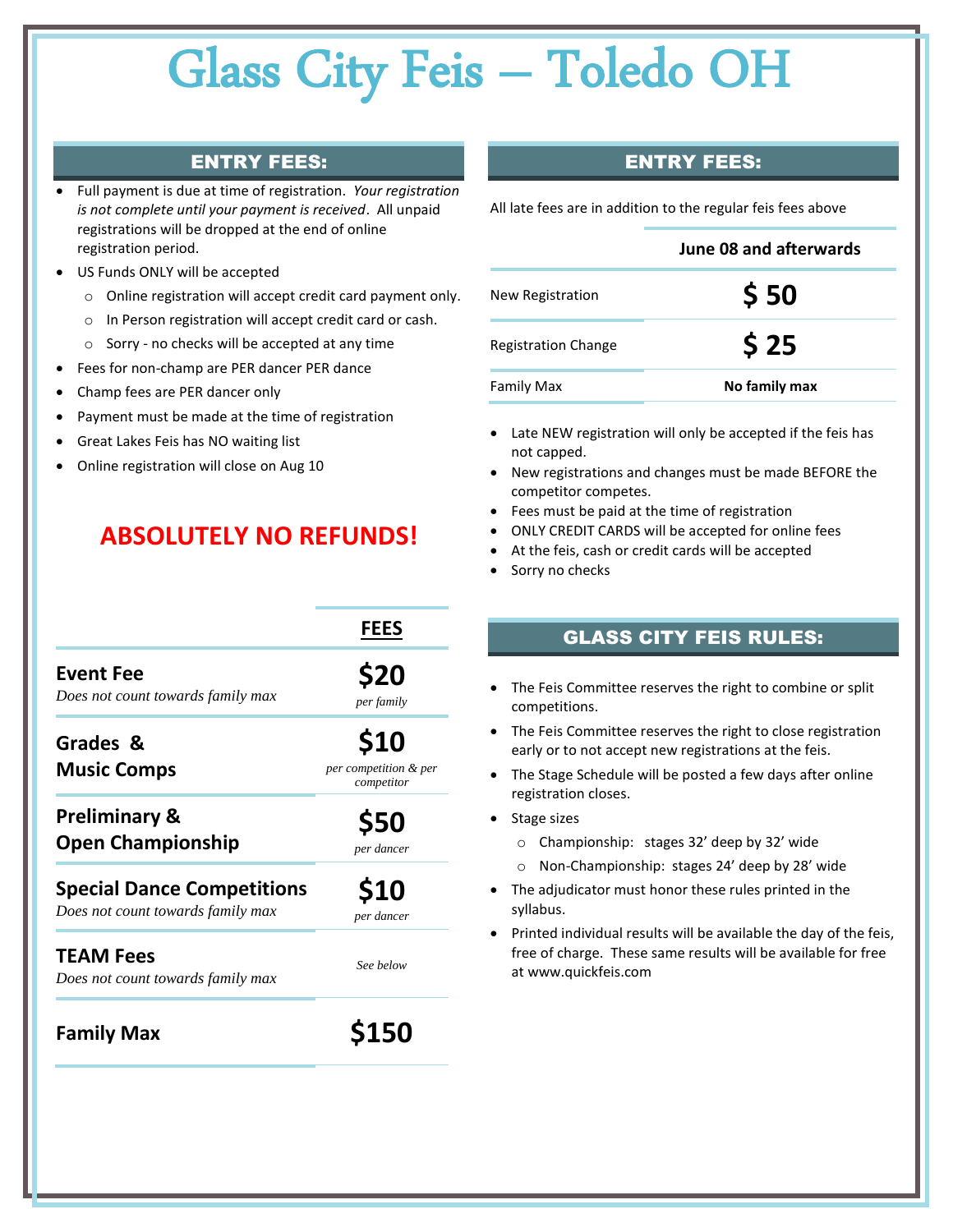#### NUMBERING SYSTEM

The following numbering system complies with the NAFC Mid America Standardized Syllabus

| 1 <sup>st</sup> Digit                                                                                                                                                                 |      |           |                                                                                                                  | Level Category: FIRST FEIS Dances all begin with "1", BEGINNER 1 with "2", and so forth |           |       |            |       |            |     |     |     |     |     |  |
|---------------------------------------------------------------------------------------------------------------------------------------------------------------------------------------|------|-----------|------------------------------------------------------------------------------------------------------------------|-----------------------------------------------------------------------------------------|-----------|-------|------------|-------|------------|-----|-----|-----|-----|-----|--|
| 2 <sup>nd</sup> and 3 <sup>rd</sup> Digits                                                                                                                                            |      |           | Age Group, Girls begin at 01 and Boys begin at 51.<br>So "05" means girls under 5, while 61 means boys under 11. |                                                                                         |           |       |            |       |            |     |     |     |     |     |  |
| $4th$ and $5th$ Digits (Letters)<br>Competition Type: $RL = REEL$ $LJ = LIGHT JIG$ $SJ = SLIP JIG$ $TU = TREELE JIG$<br>$HP = HORNPIPE$ $PD = ST PATHICK$ $DAY$ $TS = TRADTIONAL$ SET |      |           |                                                                                                                  |                                                                                         |           |       |            |       |            |     |     |     |     |     |  |
| <b>AGE GROUP</b> : your age group is determined by the YEAR the competitor was born. This changes from year to year!                                                                  |      |           |                                                                                                                  |                                                                                         |           |       |            |       |            |     |     |     |     |     |  |
| <b>For</b><br>2022                                                                                                                                                                    | $U5$ | <u>U6</u> | <u>U7</u>                                                                                                        | <u>U8</u>                                                                               | <u>U9</u> | $U10$ | <u>U11</u> | $U12$ | <u>U13</u> | U14 | U15 | U16 | U17 | U18 |  |

PLEASE NOTE: Age groupings beginning with "O" mean THAT age AND over (example O11 means 11 and older)

#### FIRST FEIS

**Born in:** 2017 2016 2015 2014 2013 2012 2011 2010 2009 2008 2007 2006 2005 2004

The First Feis level has been established for dancers who are competing in their very first Feis. Once a dancer competes in the First Feis category, the dancer must move into Beginner 1 or Beginner 2. AT THIS LEVEL, DANCERS ARE NOT ALLOWED TO COMPETE IN SOLO COSTUMES (only school costumes are allowed) **Dancers competing in the First Feis category are limited to participating in the First Feis Category ONLY**

|                 |           |       |       | <b>GIRLS</b> |       |       |            |            |           |             |       | <b>BOYS</b> |       |            |       |       |
|-----------------|-----------|-------|-------|--------------|-------|-------|------------|------------|-----------|-------------|-------|-------------|-------|------------|-------|-------|
|                 | <u>U5</u> | U6    | U7    | U8           | U9    | U10   | <u>U11</u> | <u>011</u> | <u>U5</u> | U6          | U7    | U8          | U9    | <u>U10</u> | U11   | O11   |
| <b>REEL</b>     | 105RL     | 106RL | 107RL | 108RL        | 109RL | 110RL | 111RL      | 112RL      |           | 155RL 156RL | 157RL | 158RL       | 159RL | 160RL      | 161RL | 162RL |
| LIGHT JIG       | 105LJ     | 106LJ | 107LJ | 108LJ        | 109LJ | 110LJ | 111LJ      | 112LJ      | 155LJ     | 156LJ       | 157LJ | 158LJ       | 159LJ | 160LJ      | 161LJ | 162LJ |
| <b>SLIP JIG</b> | 105SJ     | 106SJ | 107SJ | 108SJ        | 109SJ | 110SJ | 111SJ      | 112SJ      |           |             |       |             |       |            |       |       |

### BEGINNER 1 (BEGINNER)

A dancer who has been dancing for less than one year. A Beginner 1 must move to Beginner 2 no later than January 1st of the dancer's second year of instruction, or may move to Beginner 2 earlier with teacher's permission and provided that the Feis has not closed to changes. Note: a Beginner 1 dancer who starts in September, may continue as a Beginner 1 until December of the following year (16 months) before moving into Beginner 2.

AT THIS LEVEL, DANCERS ARE NOT ALLOWED TO COMPETE IN SOLO COSTUMES (only school costumes are allowed)

|                  |    |    |                                                       |    | <b>GIRLS</b> |     |             |    |                                                                                                             |    |    | <b>BOYS</b> |     |     |         |  |
|------------------|----|----|-------------------------------------------------------|----|--------------|-----|-------------|----|-------------------------------------------------------------------------------------------------------------|----|----|-------------|-----|-----|---------|--|
|                  | U5 | U6 | U7                                                    | U8 | U9           | U10 | U11 U12 012 | U5 | U6                                                                                                          | U7 | U8 | U9          | U10 | U11 | U12 O12 |  |
| <b>REEL</b>      |    |    |                                                       |    |              |     |             |    | 205RL 206RL 207RL 208RL 209RL 210RL 211RL 212RL 213RL 255RL 256RL 257RL 258RL 259RL 260RL 261RL 262RL 263RL |    |    |             |     |     |         |  |
| <b>LIGHT JIG</b> |    |    |                                                       |    |              |     |             |    | 205LJ 206LJ 207LJ 208LJ 209LJ 210LJ 211LJ 212LJ 213LJ 255LJ 256LJ 257LJ 258LJ 259LJ 260LJ 261LJ 262LJ 263LJ |    |    |             |     |     |         |  |
| <b>SLIP JIG</b>  |    |    | 205SJ 206SJ 207SJ 208SJ 209SJ 210SJ 211SJ 212SJ 213SJ |    |              |     |             |    |                                                                                                             |    |    |             |     |     |         |  |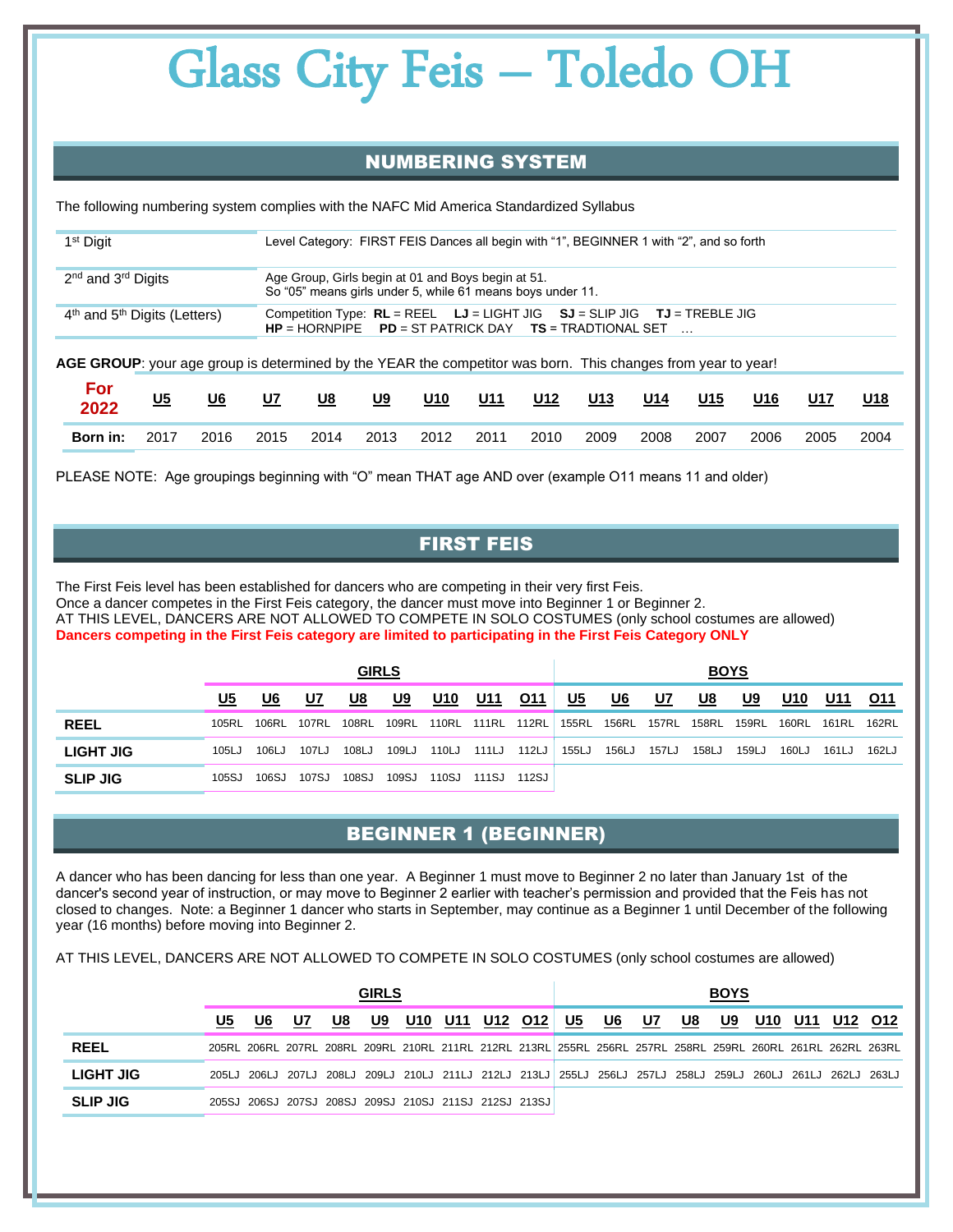#### BEGINNER 2 (ADVANCED BEGINNER)

A dancer who has been dancing for more than one year and who has not won a 1<sup>st</sup>, 2<sup>nd</sup> or 3<sup>rd</sup> place as Beginner 2 dancer. A dancer who has won a 1<sup>st</sup>, 2<sup>nd</sup> or 3<sup>rd</sup> place in a Beginner 2 dance must move into Novice in that dance no later than January 1<sup>st</sup> of the next calendar year or with teacher's permission as soon as the next Feis (if said Feis has not closed to changes). AT THIS LEVEL, DANCERS ARE NOT ALLOWED TO COMPETE IN SOLO COSTUMES (only school costumes are allowed) ALL HARD SHOE DANCES AT TRADITIONAL SPEEDS

|                       |    |    |                                                       |    | <b>GIRLS</b>    |     |     |     |     |                                                                                                             |           |           |    | <b>BOYS</b> |     |     |                   |                                                                                                             |
|-----------------------|----|----|-------------------------------------------------------|----|-----------------|-----|-----|-----|-----|-------------------------------------------------------------------------------------------------------------|-----------|-----------|----|-------------|-----|-----|-------------------|-------------------------------------------------------------------------------------------------------------|
|                       | U6 | U7 | U8                                                    | U9 | U <sub>10</sub> | U11 | U12 | U13 | O13 | U6                                                                                                          | <u>U7</u> | <u>U8</u> | U9 | U10         | U11 | U12 | U13               | O <sub>13</sub>                                                                                             |
| <b>REEL</b>           |    |    |                                                       |    |                 |     |     |     |     | 306RL 307RL 308RL 309RL 310RL 311RL 312RL 313RL 314RL 356RL 357RL 358RL 359RL 360RL 361RL 362RL 363RL 364RL |           |           |    |             |     |     |                   |                                                                                                             |
| LIGHT JIG             |    |    |                                                       |    |                 |     |     |     |     | 306LJ 307LJ 308LJ 309LJ 310LJ 311LJ 312LJ 313LJ 314LJ 356LJ 357LJ 358LJ 359LJ                               |           |           |    | 360LJ 361LJ |     |     | 362LJ 363LJ 364LJ |                                                                                                             |
| <b>SLIP JIG</b>       |    |    | 306SJ 307SJ 308SJ 309SJ 310SJ 311SJ 312SJ 313SJ 314SJ |    |                 |     |     |     |     |                                                                                                             |           |           |    |             |     |     |                   |                                                                                                             |
| <b>TREBLE JIG</b>     |    |    |                                                       |    |                 |     |     |     |     | 306TJ 307TJ 308TJ 309TJ 310TJ 311TJ 312TJ 313TJ 314TJ 356TJ 357TJ 358TJ 359TJ 360TJ 361TJ                   |           |           |    |             |     |     |                   | 362TJ 363TJ 364TJ                                                                                           |
| <b>HORNPIPE</b>       |    |    |                                                       |    |                 |     |     |     |     | 306HP 307HP 308HP 309HP 310HP 311HP 312HP 313HP 314HP 356HP 357HP 358HP 359HP 360HP 361HP 362HP 363HP 364HP |           |           |    |             |     |     |                   |                                                                                                             |
| <b>ST PATRICK DAY</b> |    |    |                                                       |    |                 |     |     |     |     |                                                                                                             |           |           |    |             |     |     |                   | 306PD 307PD 308PD 309PD 310PD 311PD 312PD 313PD 314PD 356PD 357PD 358PD 359PD 360PD 361PD 362PD 363PD 364PD |

#### **NOVICE**

A dancer moves into Novice as a result of placing 1st, 2nd, or 3rd in that dance as indicated in Beginner 2. A dancer who wins 1st in a Novice dance must move into Prizewinner level in that dance no later than January 1st of the next calendar year or with teacher's permission as soon as the next feis (if said feis has not closed to changes).

\*ALL HARD SHOES DANCES CAN BE DONE AT EITHER TRADITIONAL SPEED OR SLOW SPEED

|                        |        |       |       |       |                | <b>GIRLS</b> |                               |                   |       |                                                                                                                         |             |                   |       |         | <b>BOYS</b> |       |                 |        |       |
|------------------------|--------|-------|-------|-------|----------------|--------------|-------------------------------|-------------------|-------|-------------------------------------------------------------------------------------------------------------------------|-------------|-------------------|-------|---------|-------------|-------|-----------------|--------|-------|
|                        | U7     | U8    | U9    |       | <b>U10 U11</b> |              | <u>U12 U13 U14 U15 O15 U7</u> |                   |       |                                                                                                                         | U8          | U9                |       | U10 U11 | U12         |       | U13 U14 U15 O15 |        |       |
| <b>REEL</b>            | 407RL  | 408RL | 409RL |       | 410RL 411RL    |              | 412RL 413RL 414RL 415RL 416RL |                   |       |                                                                                                                         |             | 457RL 458RL 459RL | 460RL | 461RL   | 462RL       | 463RL | 464RL           | 465RL  | 466RL |
| LIGHT JIG              | 407L.I | 408LJ | 409LJ | 410LJ | 411LJ          | 412LJ        | 413LJ                         | 414LJ 415LJ       | 416LJ |                                                                                                                         | 457LJ 458LJ | 459LJ             | 460LJ | 461LJ   | 462LJ       | 463LJ | 464LJ           | 465L.J | 466LJ |
| <b>SLIP JIG</b>        | 407SJ  | 408SJ | 409SJ | 410SJ |                |              | 411SJ 412SJ 413SJ             | 414SJ 415SJ 416SJ |       |                                                                                                                         |             |                   |       |         |             |       |                 |        |       |
| <b>*TREBLE JIG</b>     | 407T.I | 408TJ | 409TJ | 410TJ | 411TJ          | 412TJ        | 413TJ                         | 414TJ 415TJ       | 416TJ | 457TJ                                                                                                                   | 458TJ       | 459TJ             | 460TJ | 461TJ   | 462TJ       | 463TJ | 464TJ           | 465TJ  | 466TJ |
| *HORNPIPE              |        |       |       |       |                |              |                               |                   |       | 407HP 408HP 409HP 410HP 411HP 412HP 413HP 414HP 415HP 416HP 457HP 458HP 459HP 460HP 461HP 462HP 463HP 464HP 465HP 466HP |             |                   |       |         |             |       |                 |        |       |
| <b>TRADITIONAL SET</b> |        |       |       |       |                |              |                               |                   |       | 407TS 408TS 409TS 410TS 411TS 412TS 413TS 414TS 415TS 416TS 457TS 458TS 459TS 460TS 461TS 462TS 463TS 464TS 465TS 466TS |             |                   |       |         |             |       |                 |        |       |

#### PRIZE WINNER (OPEN)

A dancer moves into Prizewinner as a result of placing 1st place as indicated in Novice. \*ALL HARD SHOES DANCES CAN BE DONE AT EITHER TRADITIONAL SPEED OR SLOW SPEED

|                        |    |             |                                                 |     | <b>GIRLS</b>            |  |  |                                                                                                                         |    |    |       | <b>BOYS</b> |                             |       |                   |  |
|------------------------|----|-------------|-------------------------------------------------|-----|-------------------------|--|--|-------------------------------------------------------------------------------------------------------------------------|----|----|-------|-------------|-----------------------------|-------|-------------------|--|
|                        | U7 | U8          | U9                                              | U10 | U11 U12 U13 U14 U15 O15 |  |  | U7                                                                                                                      | U8 | U9 |       |             | U10 U11 U12 U13 U14 U15 O15 |       |                   |  |
| <b>REEL</b>            |    |             |                                                 |     |                         |  |  | 507RL 508RL 509RL 510RL 511RL 512RL 513RL 514RL 515RL 516RL 557RL 558RL 559RL 560RL 561RL                               |    |    |       | 562RL       | 563RL                       | 564RL | 565RL 566RL       |  |
| <b>SLIP JIG</b>        |    | 507SJ 508SJ | 509SJ 510SJ 511SJ 512SJ 513SJ 514SJ 515SJ 516SJ |     |                         |  |  |                                                                                                                         |    |    |       |             |                             |       |                   |  |
| <b>*TREBLE JIG</b>     |    |             |                                                 |     |                         |  |  | 507TJ 508TJ 509TJ 510TJ 511TJ 512TJ 513TJ 514TJ 515TJ 516TJ 557TJ 558TJ 559TJ 560TJ                                     |    |    | 561TJ |             | 562TJ 563TJ                 |       | 564TJ 565TJ 566TJ |  |
| *HORNPIPE              |    |             |                                                 |     |                         |  |  | 507HP 508HP 509HP 510HP 511HP 512HP 513HP 514HP 515HP 516HP 557HP 558HP 559HP 560HP 561HP 562HP 563HP 564HP 565HP 566HP |    |    |       |             |                             |       |                   |  |
| <b>TRADITIONAL SET</b> |    |             |                                                 |     |                         |  |  | 507TS 508TS 509TS 510TS 511TS 512TS 513TS 514TS 515TS 516TS 557TS 558TS 559TS 560TS 561TS 562TS 563TS 564TS 565TS 566TS |    |    |       |             |                             |       |                   |  |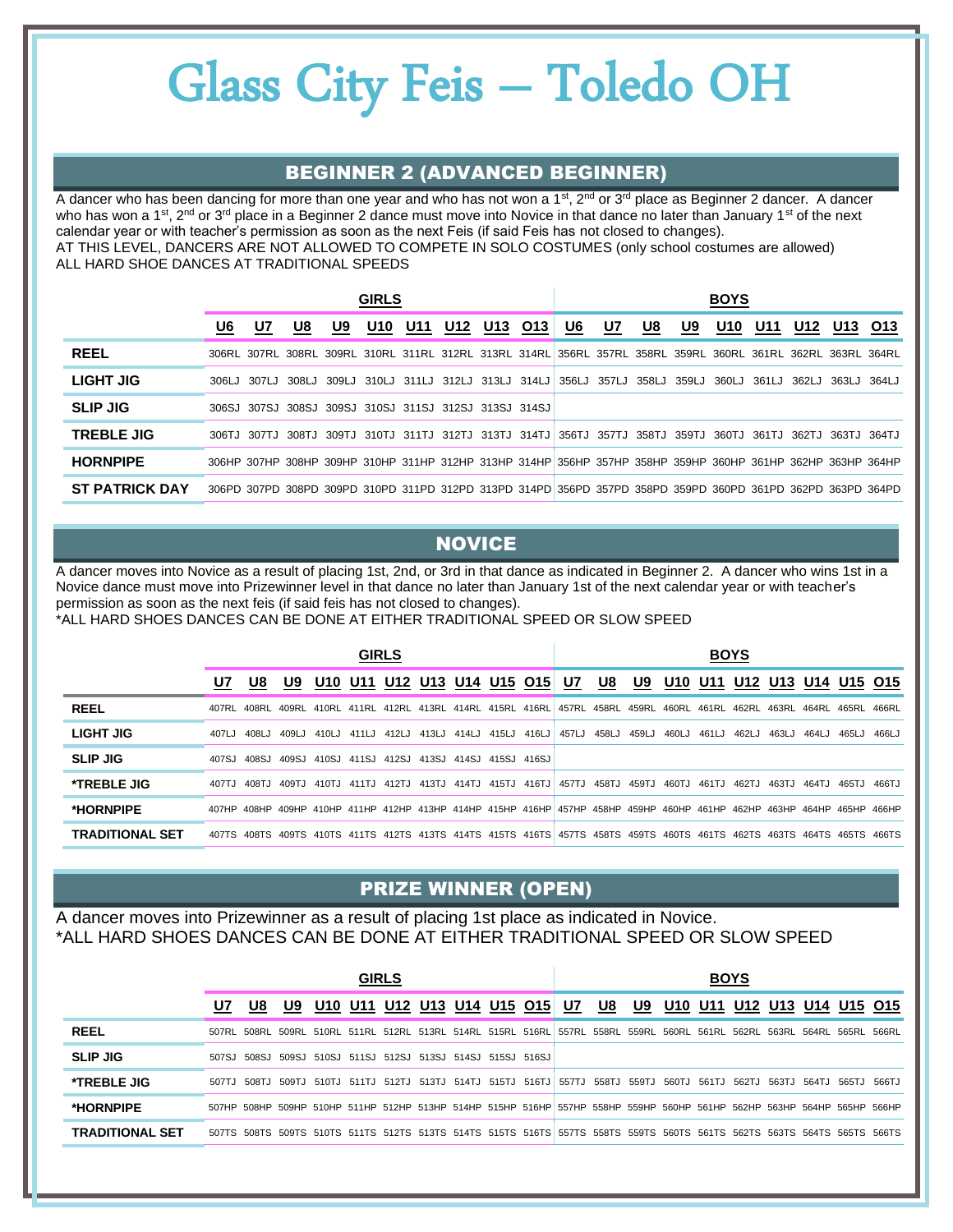#### PRELIMINARY CHAMPIONSHIP

A dancer who wins 1st place in each of the Open dances (reel, slip-jig, treble jig, and hornpipe) can move into Preliminary Championships with teacher's permission. Boys and Girls will compete against each other, however if there are at least 5 boys entered, the boys will be moved into a separate competition. In cases where a Feis elects to split a competition due to a large entry, the split must be done by birth date age in the same manner as the North American Championships. Dancers will perform: 48 bars of reel or 40 bars of slip-jig, 40 bars of the hornpipe or 48 bars of the treble jig, and a Set Dance. Preliminary Championship will be judged and scored by all 3 judges. In addition, awards will also be posted for each solo round (light and heavy round) based on the scores of one judge (different judges scores for light and heavy).

A Masters Preliminary dancer is defined as any dancer over the age of 25 who has previously placed in the top three of a youth Preliminary competition of five or more competitors

| Boys/Men & Girls/Ladies            | U9    | U10 | U11 | U12 | U13 | U14 | U15 | U16                                                   | <u>U17</u> | Q17 | <b>MASTER</b><br><b>ADULT</b> |
|------------------------------------|-------|-----|-----|-----|-----|-----|-----|-------------------------------------------------------|------------|-----|-------------------------------|
| <b>Preliminary</b><br>Championship | 609PC |     |     |     |     |     |     | 610PC 611PC 612PC 613PC 614PC 615PC 616PC 617PC 618PC |            |     | 699PC                         |

#### OPEN CHAMPIONSHIP

A dancer who wins two 1st Place awards in one calendar year will move on to Open Championship the following year, or as soon as the second win is achieved, in any age category, in the following years. Only in the case of back-to-back Feiseanna (successive days), in which case the first win in the first Feis will not change the dancer's status for the second Feis. Placing in a Regional or National Oireachtas does not change the status of a competitor.

Dancers will perform: 48 bars of reel or 40 bars of slip-jig, 40 bars of the hornpipe or 48 bars of the treble jig, and a Set Dance. Competitions will be combined in groups of 5 when possible per rules (see Championship rules below).

A Masters Open level dancer is defined as any dancer over the age of 25 who has never competed in a youth Open Championship competition. Also any adult dancer that placed first in a Masters Preliminary competition is eligible for the MASTER ADULT OC.

BOYS will be combined with girls if needed.

| <b>Open</b><br>Championship | <u>U10</u> | <u>U11</u> | <u>U12</u> | <u>U13</u> | <u>U14</u> | U <sub>15</sub> | <u>U16</u> | <u>U17</u> | <u>U18</u> | <u>U19</u> | <u>019</u> | <b>MASTER</b><br><b>ADULT</b> |
|-----------------------------|------------|------------|------------|------------|------------|-----------------|------------|------------|------------|------------|------------|-------------------------------|
| <b>GIRLS / LADIES</b>       | 710OC      | 711OC      | 712OC      | 713OC      | 714OC      | 715OC           | 716OC      | 717OC      | 718OC      | 719OC      | 720OC      |                               |
| <b>BOYS/MEN</b>             | 760OC      | 761OC      | 762OC      | 763OC      | 764OC      | 765OC           | 766OC      | 767OC      | 768OC      | 769OC      | 770OC      | 799OC                         |

NOTE: A dancer who has not received a legitimate placing (sufficient competitors within the normal placing scale) along with a dancer who has not placed in Open Championships for two consecutive years, may return to their previous competition level. For example, an Open Championship dancer that does not place in two consecutive years may return to Preliminary Championships, the same as a Preliminary dancer who does not place can return to Prizewinner.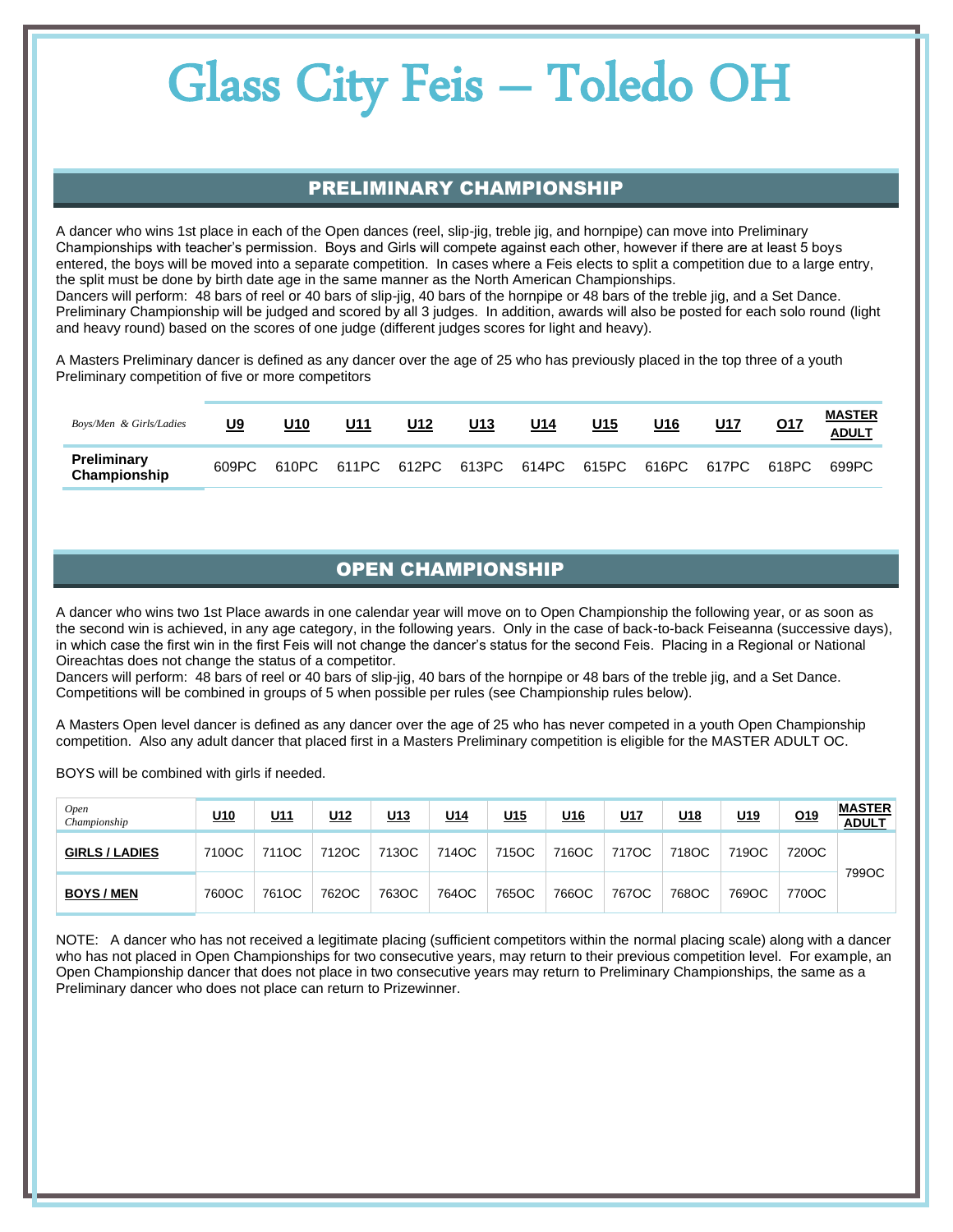#### ADULT

An Adult dancer is defined as any dancer who started Irish dancing at the age of 18 or older OR any dancer 18 or older who has not competed in at least five years in a youth competition AND has never placed in the top three in a youth Preliminary Championship competition of more than five competitors. Dancers who are in the ADULT categories cannot enter any competition other than Adult specified competitions. A dancer who wishes to return to any category other than Adult must remain out of ADULT competitions until they retire from dancing for five consecutive years

|                        | <b>Beginner 1</b> | <b>Beginner 2</b> | <b>Novice</b> | <b>Prizewinner</b> |
|------------------------|-------------------|-------------------|---------------|--------------------|
| <b>REEL</b>            | 299RL             | 399RL             | 499RL         | 599RL              |
| LIGHT JIG              | 299LJ             | 399LJ             | 499LJ         | 599LJ              |
| <b>SLIP JIG</b>        | 299SJ             | 399SJ             | 499SJ         | 599SJ              |
| <b>TREBLE JIG</b>      | 299TJ             | 399TJ             | 499TJ         | 599TJ              |
| <b>HORNPIPE</b>        | 299HP             | 399HP             | 499HP         | 599HP              |
| <b>TRADITIONAL SET</b> | 299TS             | 399TS             | 499TS         | 599TS              |

#### FIGURES AND CEILI

- There are no restrictions on figure age groups.
- Figure age groups will be determined by the oldest dancer.
- Ceili teams (8 hands) are allowed to repeat dancers at all Mid-America feiseanna in accordance with the world and regional Oireachtas rules.
- Only ONE team member needs to register and will be charged the TEAM fee for the entire team. The team MUST wear the dancer number that was used to register the team. It is not necessary to notify the Feis nor QuickFeis who the other team members will be.

|                      | <b>FIGURE DANCING</b> |                       |                           |
|----------------------|-----------------------|-----------------------|---------------------------|
|                      | 2 HAND<br>Reel        | <b>3 HAND</b><br>Reel | <b>4 HAND</b><br>Reel/Jig |
| <b>TEAM FEE &gt;</b> | \$10                  | \$15                  | \$20                      |
| Under 7              | 207FD                 | 307FD                 | 407FD                     |
| 9Under 9             | 209FD                 | 309FD                 | 409FD                     |
| Under 11             | 211FD                 | 311FD                 | 411FD                     |
| Under 13             | 213FD                 | 313FD                 | 413FD                     |
| Under 15             | 215FD                 | 315FD                 | 415FD                     |
| Over 15              | 216FD                 | 316FD                 | 416FD                     |
| <b>ADULT</b>         | 299FD                 | 399FD                 | 499FD                     |

| 4 HAND<br>Reel/Jia | 8 Hand Ceili Dance     |      |
|--------------------|------------------------|------|
| \$20               | TEAM FEE $\rightarrow$ | \$40 |
| 407FD              | Under 9                | 809C |
| 409FD              | Under 11               | 811C |
| 411FD              | Under 13               | 813C |
| 413FD              | Under 16               | 816C |
| 415FD              | Over 16                | 817C |
| 416FD              | <b>Adult</b>           | 899C |
|                    |                        |      |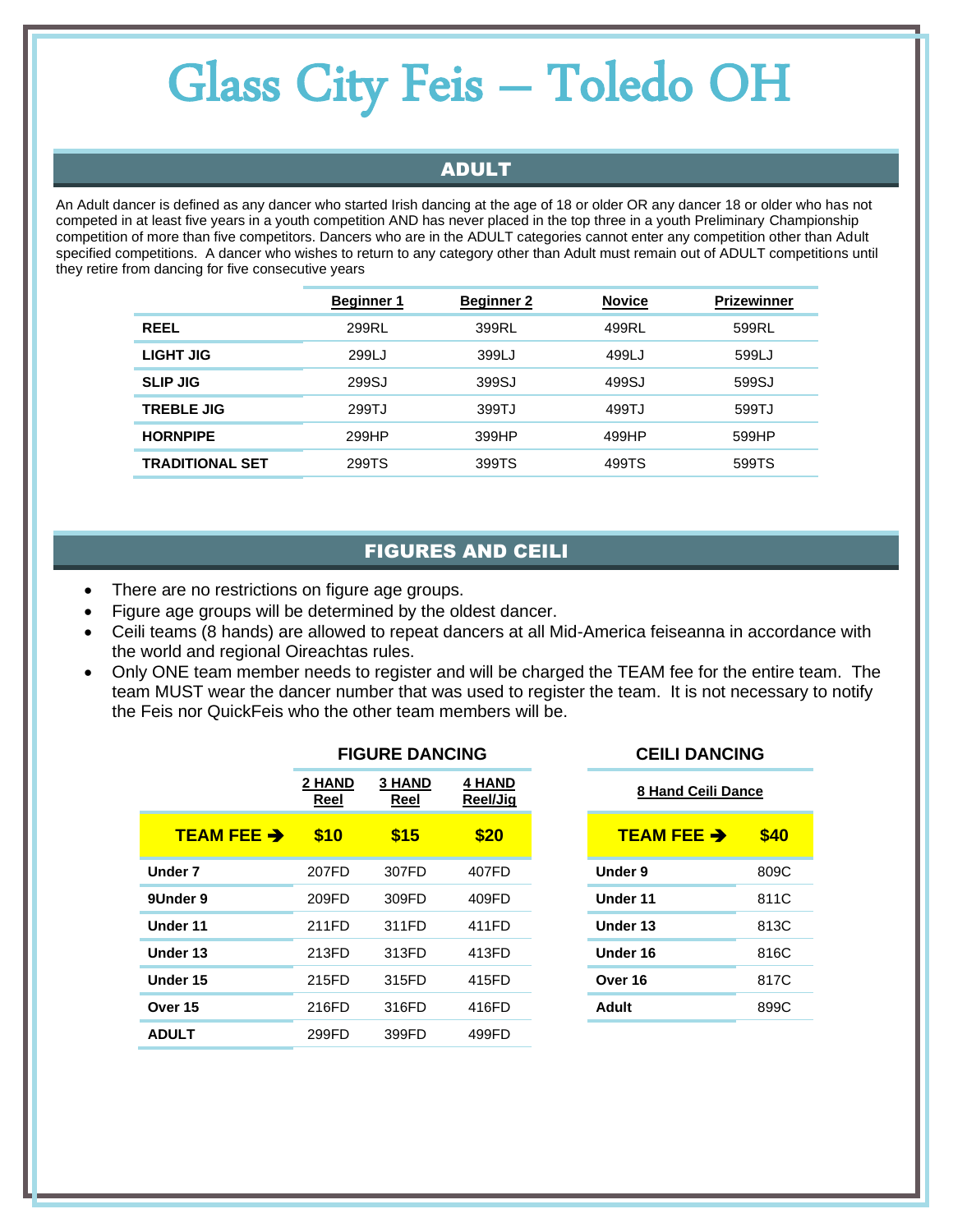### ART & BAKING COMPETITONS

| <b>Baking Rules</b>                                                                                                                                                                                            | U11                            | <b>U17</b>     | 017            |                |
|----------------------------------------------------------------------------------------------------------------------------------------------------------------------------------------------------------------|--------------------------------|----------------|----------------|----------------|
| All entries become property of GLF and will not be returned<br>Products entered under any of the Irish Soda Bread competitions<br>that contain a yeast product will be disqualified                            | <b>Irish Theme Needlework</b>  | <b>911NDL</b>  | <b>917NDL</b>  | <b>918NDL</b>  |
| <b>TRADITIONAL WHITE IRISH SODA BREAD: Buttermilk (or soured)</b><br>٠<br>milk), Baking Soda, Flour and salt are the normal ingredients<br>used. Baking Powder, sugar, eggs, etc., may NOT be used.            | <b>Irish Theme Fine Art</b>    | <b>911FA</b>   | <b>917FA</b>   | 918FA          |
| <b>TRADITIONAL BROWN IRISH SODA BREAD: Buttermilk (or</b><br>$\bullet$<br>soured milk), Baking Soda, Whole Wheat Flour, and salt are the                                                                       | <b>Irish Theme Photography</b> | 911PH          | 917PH          | 918PH          |
| normal ingredients used. Baking Powder, sugar, eggs, etc., may<br>NOT be used.                                                                                                                                 | <b>Irish Theme Crafts</b>      | <b>911CRFT</b> | <b>917CRFT</b> | <b>918CRFT</b> |
| <b>FANCY IRISH BREAD:</b> The entry must be basic Soda Bread, but<br>$\bullet$<br>additional ingredients may be used with the exception of any<br>type of yeast product. Cakes are not acceptable because they | Traditional Soda Bread - White | 911BW          | 917BW          | 918BW          |
| are not Soda Bread<br>See http://sodabread.info/menu / for additional suggestions<br>٠                                                                                                                         | Traditional Soda Bread – Brown | 911BB          | 917BB          | 918BB          |
| <b>Art Rules</b><br>All artistic entries must have an Irish theme                                                                                                                                              | <b>Fancy Irish Bread</b>       | 911BF          | 917BF          | 918BF          |

- All artwork must be submitted by **10:30 am**
- Each competitor may enter more than one competition, but can submit only one art element per competition (so, for example, you cannot enter two crafts to be judged separately in the crafts competition. But you can enter Crafts and Needlework and anything else you like at the same time)
- **Fine Art** is any artwork of any medium created for beauty rather than utility.
- **Crafts** are decorative hand crafted pieces that may or may not have functional uses.
- Presentation of artwork is considered in the score (for example – framing of art work, plating of bread)
- Results will be posted in the main hall with all other competition results.
- Competitors will receive the original score sheet with comments by the judge (these comments will not be typed nor included in any electronic tabulation)
- All art work will be displayed inside the dance hall after the competition is completed
- Please pick-up your artwork at the end of the feis

#### SPECIAL COMPETITION (999SC)

- Open to ANY dancer at ANY level
- Must register and pay either online or in person. Registration for this competition will close at 11:00 am on the day of Feis.
- Dancers are allowed 32 bars of music of their choice
	- o Reel
	- o Jig
	- o Slip Jig
	- o Treble Jig
	- o Hornpipe
- You may have live or pre-recorded music. Pre-recorded music must be on a CD. No other format will be allowed.
- Choreography must be your own steps and not your school steps.
- Choreography must include:
	- o Rocks or Cross-Keys
	- o Some type of jump
	- o Some type of twisting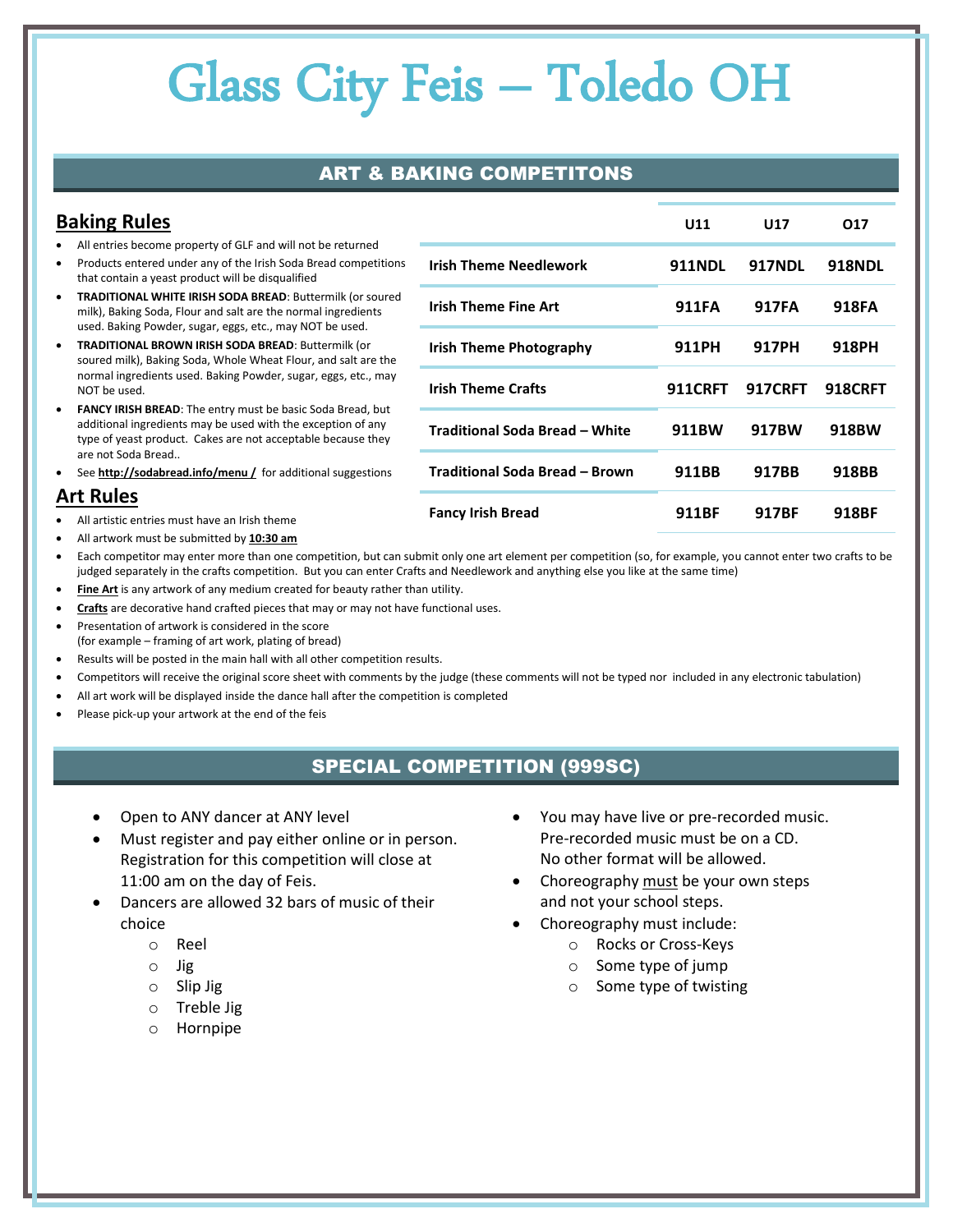#### MID-AMERICA REGIONAL DANCING COMPETITION RULES

- 1. In the case of all solo and team competitions in all grades, the age of a competitor on 1st January of the year in which the competition is held will determine the right of entry. For the purposes of this Rule a competitor whose birthday occurs on 1st January shall be deemed to be under the age attained on that date.
- 2. Competitions are open to all but those holding a TMRF, TCRG, or ADCRG designation. A feis can only accept entries from pupils of teachers registered with An Coimisiun and registered with both the IDTANA and the North American region in which they reside.
- 3. A competitor may be disqualified for any of the following reasons:
	- a. Conduct unbecoming a lady or gentleman.
	- b. Failure to report on time to compete. (Penalty: disqualification from said event)
	- c. Falsification of age or other important facts i.e., teaching, award winning, competing under another competitor's name or number, etc.

Penalty for (a) or (c): Competitor will be disqualified from the Feis at which the occurrence happened and from all registered Feiseanna for a period of one year beginning at the date of the occurrence.

- 4. Competitions may be closed if there are no competitors at the assigned stage ready to compete when the competition is scheduled or announced. This does not pertain to a situation where competitors are involved in stage conflicts, and such conflicts will be handled by the stage monitor.
- 5. Steel taps or "bubble" heels on dancing shoes and any display of awards is prohibited. Authentic Gaelic dress is desired.
- 6. First Feis (if offered), Beginner and Advanced Beginner, aka Beginner I and II, must wear a class costume, or a skirt/pants and top. All other categories are excluded from this rule. Modest attire is encouraged when a competitor is not dancing.
- 7. Competitor's number must be worn and visible to adjudicators when performing in all competitions. Use of reflective plastic number covers is discouraged.
- 8. The number of awards given is determined by the Feis Committee and is based on the scores and ranks given by the adjudicator(s).
- 9. Complaints must be in writing stating names and other factual information and signed by the complainant. A \$25.00 fee must be enclosed and presented to the Feis Chairman within one hour of the occurrence. The fee will be returned if the complaint is upheld.
- 10. The Feis Committee and any organization affiliated with same, will not be held responsible for personal injury, property loss or damage. Destruction of Feis property and/or rental property will be punishable by law.
- 11. The Feis reserves the right to reject any entry for cause, to cancel all or part of the Feis and to limit competitor's performing time. The decision of the Feis Committee is final in all matters connected with the Feis.
- 12. All Feiseanna must have a process to allow parents to request that their child or children's name(s) not be listed on the posted competitor list prior to the day of the Feis.
- 13. Competitors must answer all questions as required by the Feis Entry committee, including teacher's name, and include the entry fee for entry to be accepted. Failure to do so will result in a rejected entry.
- 14. With the exception of First Feis and Beginner 1 the status of the dancer does not change unless there are five or more dancers in the competition.
- 15. Photography
	- a. With the exception of First Feis, Beginner 1 and Beginner 2 (or their equivalent), photography of any kind which has the capability of capturing a dancer's image while in motion is strictly forbidden.
	- b. A Feis may elect to allow in motion photography for publicity purposes, but the pictures are considered the sole property of the Feis and solely for Feis use only; these are not to be used for personal gain through commercial use or sale, and under no circumstances can they be published on any website or other areas, without the express written permission of the persons involved.
	- c. Additionally, a professional photographer may be formally contracted by a Feis to capture non-motion photographs, such as portrait photography, awards ceremonies, etc. and/or in motion photography provided it is taken at a vendor station or suitable location:
		- i. away from the dancing stages and,
		- ii. requested by a consenting parent, guardian, or dancer (over the age of 18).
- 16. No block, en Pointe, toe walking movements, stationary or moving is allowed to be performed for all ages up to and including the under 12 age group. However, after September 1 of each year an exception is made for those dancers who are 11 dancing in the under 12 age group.
- 17. No substance that can become airborne should be used on any dance floor in an attempt to improve traction.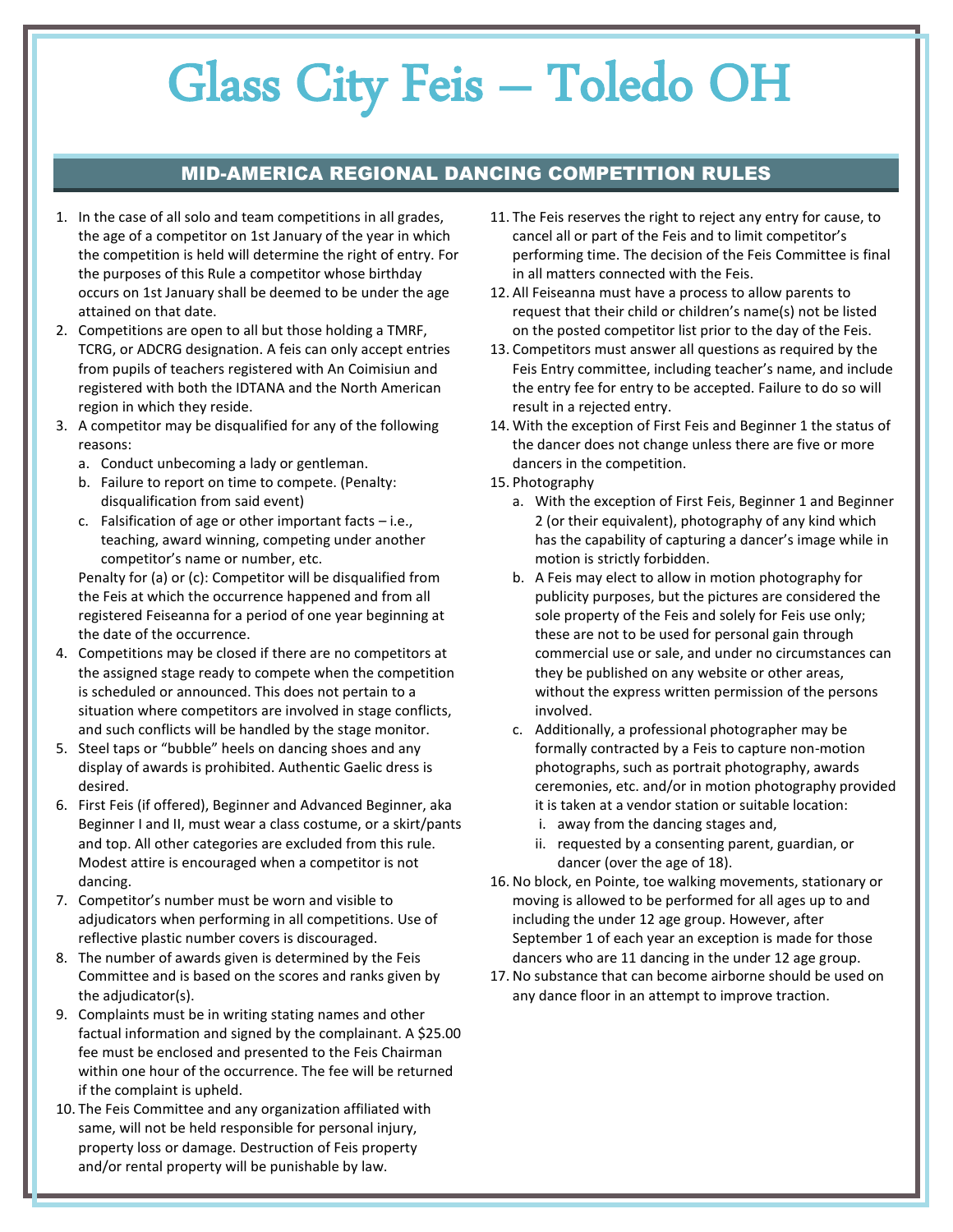#### GRADE LEVEL RULES

- 1. Solo competitors in First Feis (if offered), Beginner, Advanced Beginner, Novice or Open (Prizewinner) competitions:
	- a. Must compete in their own age group.
	- b. Must be prepared to perform two steps in each event.
- 2. With the exception of First Feis and Beginner 1, a dancer's level is determined in each dance (Reel, Light Jig, Single Jig, Slip-Jig, Hornpipe, Treble Jig, and Traditional Set). Traditional Set Dances are limited to those dances determined by An Coimisiun Le Rince Gaelacha as traditional set dances.
- 3. A Feis Committee may combine competitions if there are less than 5 competitors entered as follows:
	- a. Two consecutive age groups, combined into the higher of the two groups, within that grade.
	- b. Three consecutive age groups, combined into the highest age group, within that grade.
	- c. All Boys' grades competitions shall be initially entered in single year age groups within that grade.
	- d. If there are less than 5 Boys entered in any one age group within that grade, competitions may be combined in the following order:
		- i. Double, All Boys, age group into the higher of the two groups within that grade
		- ii. If a double, All Boys age group does not create 5 or more entries, the Boys shall be combined into the corresponding single year Girls' age group.
		- iii. If the combined Boys and Girls age group still does not create 5 or more entries, that competition may be combined as stated in rule b above.
	- e. 100 and 200 level competitions may be combined as follows:
		- i. Ages under 8 and below, CANNOT be combined with other age groups within that grade, but Boys and Girls may be combined in the corresponding single year Girls' age group within that grade.
		- ii. Ages under 9 and above may first be combined into 2 consecutive age groups within that grade. If the combined competition still does not create 5 or more entries, that competition may be combined using rules b, c, and d above.
- 4. Each region may determine the system for moving dancers from one grade to another, as they see appropriate for their region.
- 5. The syllabus is to contain all grade categories.
- 6. Competitors have the option to remain in the same category for the remainder of the Feis year.
- 7. A dancer, at the discretion of the teacher, may move into the next Grade (not Open Championships) without satisfying the requirements. However, once a dancer competes in the

higher level, they can never move back to a lower category, (except as outlined in Rule 1, above).

- 8. Grade Levels
	- a. **First Feis:** A dancer who has never competed in a Feis. A dancer can only be in this category for a single day and cannot compete at any other level in the Feis. Dancers must compete with Basic Steps that coincide with the Grade Exam Syllabus.
	- b. **Beginner I (Beginner) Grade:** A beginner is a competitor who has not yet taken a full year of Irish Dance lessons, thereby giving beginners a full year with such status. A Beginner must move into the Beginner 2/Advanced Beginner category the next year. Dancers must compete with Basic Steps that coincide with the Grade Exam Syllabus.
	- c. **Beginner 2 (Advanced Beginner) Grade:** An advanced beginner who wins 1st, 2nd or 3rd place will advance to the Novice category in that particular dance. Competition dances are reel, light jig, slip jig, traditional treble jig and traditional hornpipe, as a minimum requirement. Dancers must compete with Basic Steps that coincide with the Grade Exam Syllabus.
	- d. **Novice Grade:** A novice who wins a 1st place will advance to the Open (Prizewinner) category in that particular dance.
	- e. **Open Prizewinner Grade:** A competitor who does not qualify as a beginner, advanced beginner or as a novice.
	- f. **Adult:** An Adult dancer is defined as any dancer who started Irish dancing at the age of 18 or older OR any dancer 18 or older who has not competed in at least five years in a youth competition AND has never placed in the top three in a youth Preliminary championship competition of more than five competitors.
- 9. First Feis (if offered), Beginner I, and Beginner 2 are required to dance at traditional speeds. Novice and Open/Prizewinner dancers may choose between traditional and Oireachtas speeds.
- 10. The following dance speeds must be adhered to;

|                   | <b>First</b><br><b>Feis</b> | Beg 1 | Beg <sub>2</sub> |        | <b>Novice Prizewin</b><br>ner |
|-------------------|-----------------------------|-------|------------------|--------|-------------------------------|
| Reel              | 122                         | 122   | 122              | 113    | 113                           |
| <b>Light Jig</b>  | 115                         | 115   | 115              | 115    | 115                           |
| Slip Jig          | 122                         | 122   | 122              | 113    | 113                           |
| <b>Single Jig</b> | 124                         | 124   | 124              | 124    | 124                           |
| <b>Treble Jig</b> |                             |       | 92               | 73/92  | 73/92                         |
| <b>Hornpipe</b>   |                             |       | 138              | 113/13 | 113/13                        |
|                   |                             |       |                  | 8      | 8                             |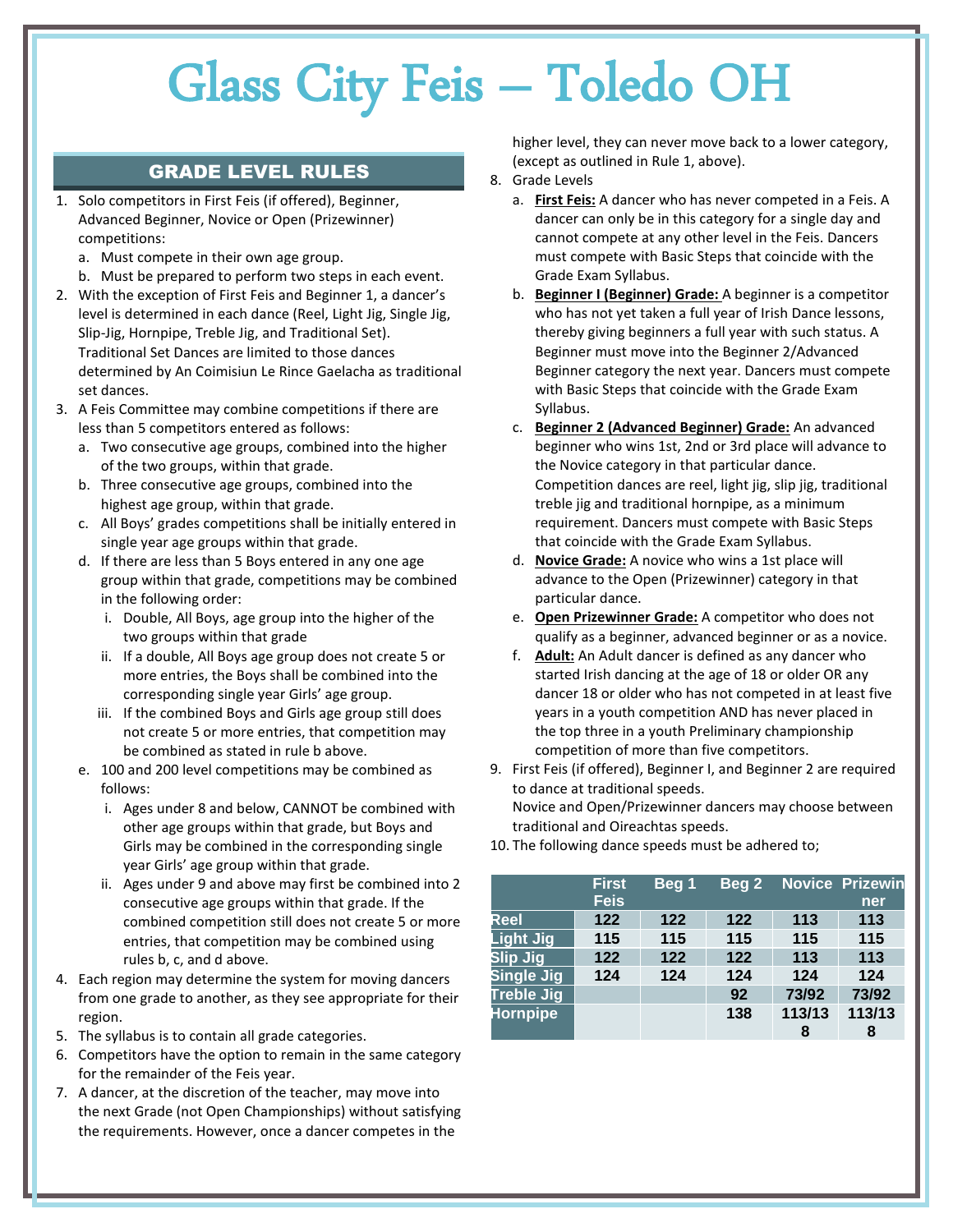| <b>Traditional Sets</b>    | <b>Traditional Speed</b> |
|----------------------------|--------------------------|
| <b>St. Patrick's Day</b>   | 94                       |
| <b>Blackbird</b>           | 144                      |
| Job of the Journeywork     | 138                      |
| <b>Three Sea Captains</b>  | 96                       |
| Garden of Daisies          | 138                      |
| <b>Jockey to the Fair</b>  | 90                       |
| <b>King of the Fairies</b> | 130                      |

- 11. First Feis, Beginner 1 and Beginner 2 perform only basic steps to coincide with the Grade Exam Syllabus.(IDTAMA, 1/1/17)
- 12. Dancers competing in the First Feis category are limited to participating in the First Feis Category only. (IDTAMA, 1/1/17)

#### CHAMPIONSHIP LEVEL RULES

- 1. First place winners in the Open Championship category cannot return to a Preliminary or Open (Prizewinner) competition. Placing in a Regional or National Oireachtas does not change the status of a competitor. A dancer who moves into Open Championship must stay a minimum of 2 years. If after 2 years they have not placed they are allowed to return to Preliminary. An Open Championship dancer who places is not allowed to return to Preliminary until 2 years after their last placement.
- 2. Entrants in any Championship event may not enter in any other (Grade) events, but may enter in Figure Dances and Specials, ie Treble Reel Competition, etc.
	- a. Dancers must qualify for Open Championship via the method now in place for Preliminary Championship, i.e. two 1st place wins.
	- b. Dancers must compete in the Preliminary Championship competition in order to qualify for Open Championship
- 3. Preliminary Championships are open to those who:
	- a. A dancer who wins 1st place in each of the Open Prizewinner dances (reel, slip-jig, treble jig, and hornpipe) can move into Preliminary Championships with teacher's permission.
	- b. Have never won 1st, 2nd or 3rd in Open Championship. A dancer who wins two first place awards will move on to Open Championship at the next Feis they enter, or as soon as the second win is achieved, in any age category, in the following years. Only in the case of back-to-back feiseanna (successive days), in which case the first win in the first Feis will not change the dancer's status for the second Feis. A dancer is required to perform a light shoe dance (reel or slip jig for ladies and reel only for men), and a hard shoe dance. A Feis can opt to offer either a) a set dance or b) a jig/hornpipe.
- 4. A Mid-America region feis may choose to combine boys and girls in Open Championship competitions when there are less than 5 dancers registered in a particular age category.
- 5. One of the following statements MUST be in the feis syllabus:
	- a. When there are less than five dancers registered in a particular Open Championship age category, the boys and girls will NOT be combined.
	- OR
	- b. When there are less than five dancers registered in a particular Open Championship age category, the boys and girls WILL be combined.
- 6. The boys' open championship age categories will match the girls' open championship age categories.
- 7. Every competitor in Preliminary or Open Championship must have a minimum of 8 rotations or 10 minutes between each of their rounds.

#### FIGURE/CEILI TEAM RULES

- 1. Teachers or team captains are responsible that their teams are complete and in position when the competition is announced.
	- a. There are no restrictions on figure age groups
	- b. Figure age groups will be determined by the oldest dancer.
	- c. 8 hand teams are allowed to repeat dancers at all Mid-America feiseanna in accordance with the World and Regional Oireachtas rules.
- 2. The length of 2 hand and 3 hand dances in competition are to be 48 bars of music plus an 8 bar introduction.

#### ADJUDICATORS & MUSICIANS

- 1. Musicians and adjudicators cannot be approached during a competition by anyone except the Feis Committee. No one can approach them while a competitor is performing.
- 2. Musicians employed by the Feis Committee will be solely under the direction and management of the Feis Committee on Feis day.
- 3. In matters pertaining to adjudication, the decision of the adjudicators is final.
- 4. Adjudicators are to monitor the quality of music at the stage(s) to which they are assigned.
- 5. Championships and Preliminary Championships require at least three adjudicators.
- 6. Each Feis is required to list their adjudicators on their syllabus and/or website at least three weeks before the close of entries, one-third of which are to be from outside the region where the Feis is being held.